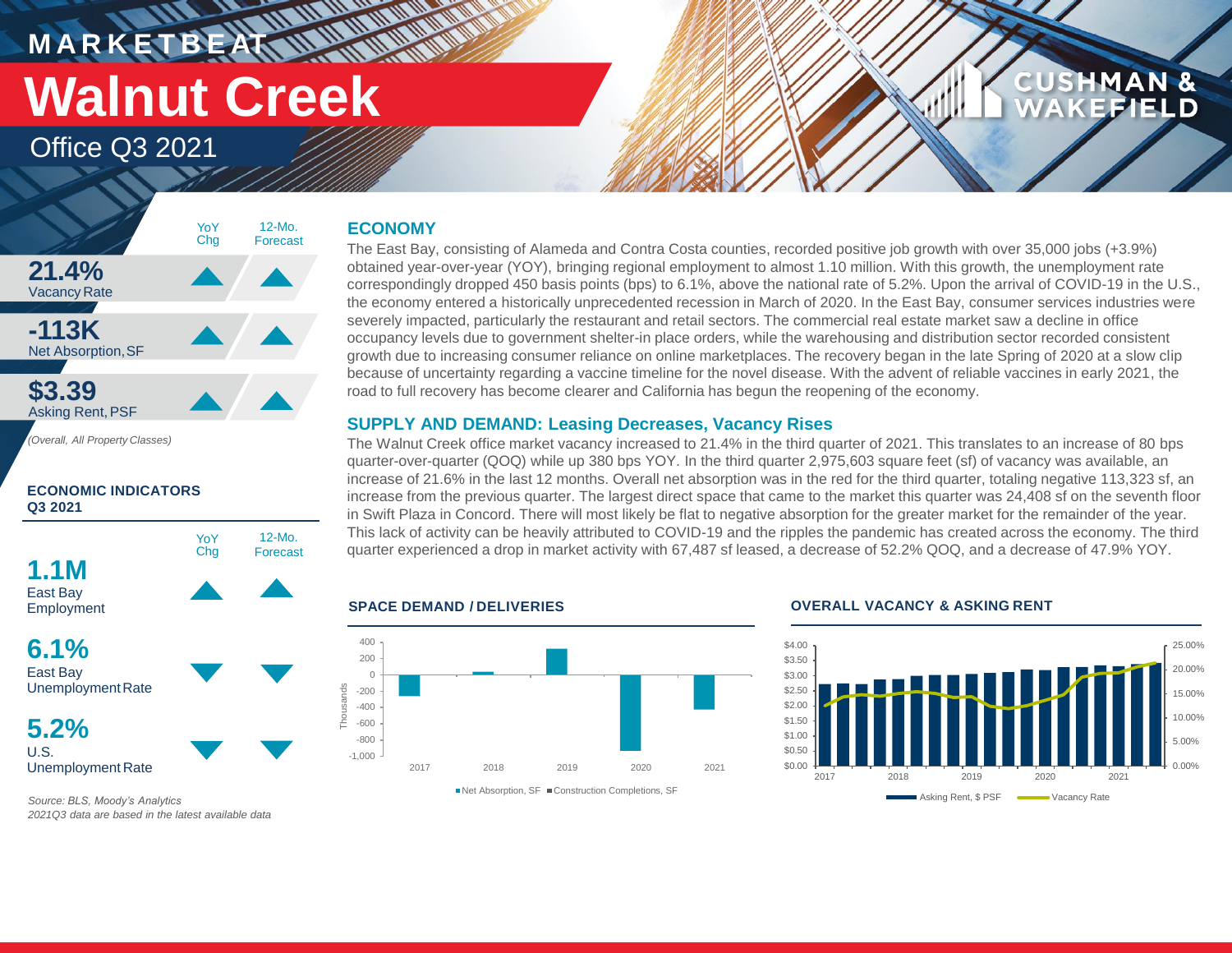# **MARKETBEAT 11 11 11 11 11 11 Walnut Creek**

Office Q3 2021

### **PRICING: Rents Remain Flat**

Asking rents in East Bay Walnut Creek held flat in the third quarter, closing at \$3.39 per square foot (psf) on a monthly full-service basis, though up \$0.06 YOY. Class A asking rents for the market recorded a slight dip, closing at \$3.52 psf, down \$0.02 from the second quarter. This change was influenced by a 17.0% decrease QOQ in the Shadelands submarket. The market wide direct Class A asking rent for the third quarter decreased \$0.02 from the previous quarter, closing at \$3.35 psf. Downtown Walnut Creek continued to have the highest direct Class A asking rent at \$5.02 psf. With limited leasing activity expected over the next few quarters, asking rents for Walnut Creek are expected to remain flat or move slightly lower.

### **Sales**

Investment activity was standard for the Walnut Creek market with a couple notable sales in the quarter. Purcell International bought 800 Ellinwood Way, a 17,735 sf office building, in Pleasant Hill from Boy Scouts of America's Mount Diablo Council for \$3.26 million or \$206.86 psf. A private individual sold 1030 Country Club Dr in Moraga, a 5,508 sf office building, to another private individual for \$1.8M or \$326.68 psf.

### **Look Ahead**

The East Bay Walnut Creek market has been overshadowed over the past decade by the more convenient transitoriented markets such as Oakland and San Francisco. With commuters becoming aware of the issues around public transit during this time, more companies may look to the suburban areas such as East Bay Walnut Creek for office space, near where many of their employees live. The trend of working remotely may further increase the need to at least have a small "spoke" office nearby. This would, no doubt, have a positive impact on the East Bay Walnut Creek market, which tends to cater to smaller requirements under 20,000 sf.

### **SUBMARKET ASKING RENT**



**CUSHMAN &** 

### **ASKING RENT COMPARISON**



### **Outlook**

- Rents ended at \$3.39, remaining unchanged through the quarter. They are likely to remain flat over the remainder of the year as the market continues in recovery mode.
- Vacancy saw a slight decrease over the third quarter to close at 21.4%; expect it to remain elevated, along with sluggish leasing activity.
- Walnut Creek has the potential to benefit from companies moving some operations from San Francisco and Oakland due to the remote work policies they are implementing as there is a desire to have strategic offices to accommodate those suburban-based employees.

### **AVAILABILITIES BY SIZE SEGMENT**

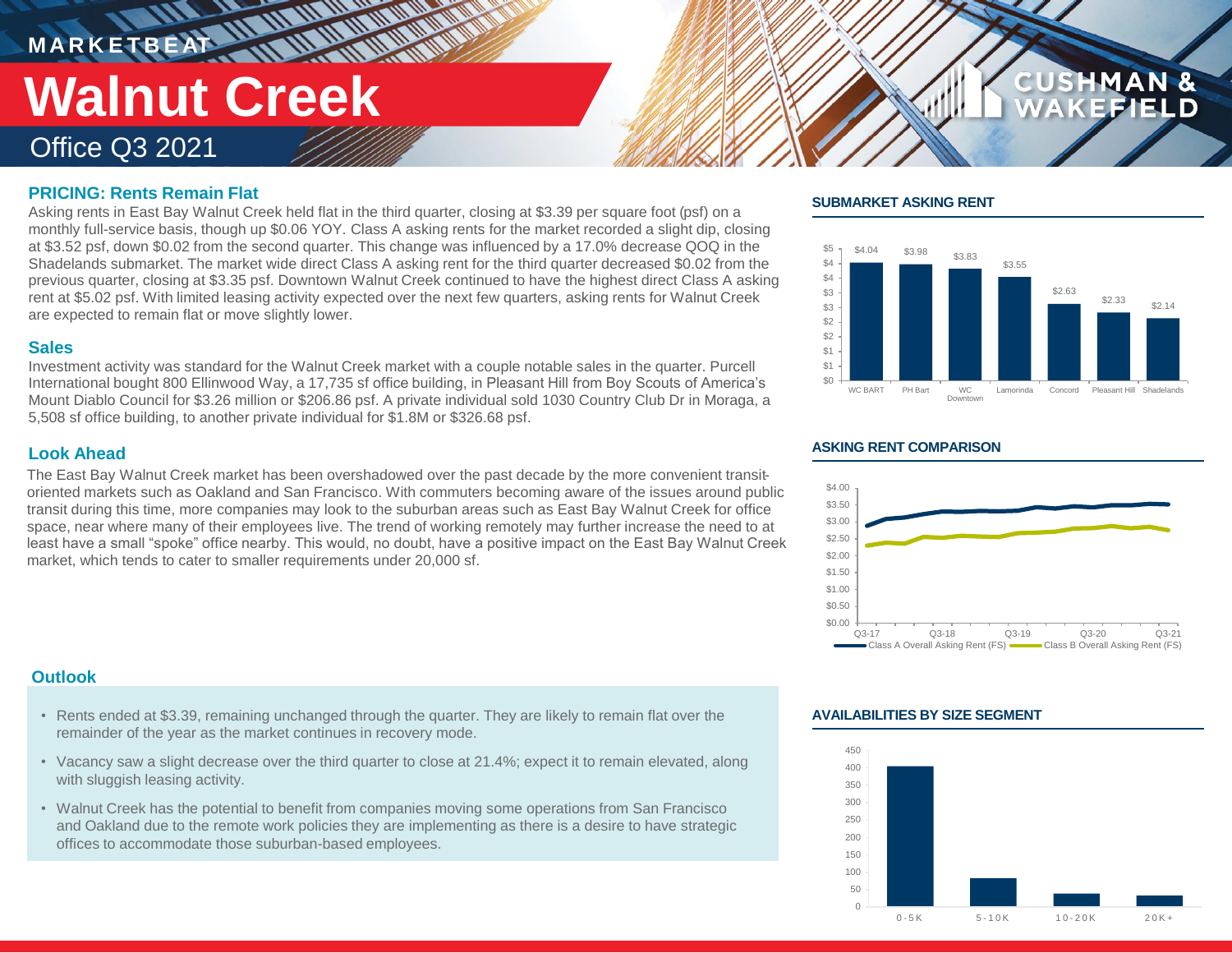## **MARKETBEAT 11 11 11 11 11 11 11 11 Walnut Creek**

## Office Q3 2021

### **MARKET STATISTICS**

| <b>SUBMARKET</b>             | <b>INVENTORY</b><br>(SF) | <b>SUBLET VACANT</b><br>(SF) | <b>DIRECT VACANT.</b><br>(SF) | <b>OVERALL</b><br><b>VACANCY RATE</b> | <b>CURRENT QTR</b><br><b>OVERALL NET</b><br><b>ABSORPTION</b> | <b>YTD OVERALL</b><br><b>ABSORPTION (SF)</b> | <b>YTD LEASING</b><br><b>ACTIVITY (SF)</b> | <b>UNDER CNSTR</b><br>(SF) | <b>OVERALL AVG</b><br><b>ASKING RENT</b><br>(ALL CLASSES)* | <b>OVERALL AVG</b><br><b>ASKING RENT</b><br>$(CLASS A)$ * |
|------------------------------|--------------------------|------------------------------|-------------------------------|---------------------------------------|---------------------------------------------------------------|----------------------------------------------|--------------------------------------------|----------------------------|------------------------------------------------------------|-----------------------------------------------------------|
| Concord                      | 4,518,312                | 125,833                      | 658,381                       | 17.4%                                 | $-7,826$                                                      | $-124,672$                                   | 99,824                                     |                            | \$2.63                                                     | \$2.66                                                    |
| Pleasant Hill                | 553,572                  | 31,608                       | 27,335                        | 10.6%                                 | 1,544                                                         | 13,473                                       | 13,473                                     |                            | \$2.33                                                     | \$2.08                                                    |
| <b>WC Pleasant Hill BART</b> | 1,676,561                | 154,127                      | 408,256                       | 33.5%                                 | $-35,128$                                                     | -117.376                                     | 24,476                                     |                            | \$3.98                                                     | \$4.04                                                    |
| <b>WC Downtown</b>           | 1,905,551                | 6,539                        | 306,619                       | 16.4%                                 | $-9,114$                                                      | $-53,080$                                    | 86,628                                     |                            | \$3.83                                                     | \$4.95                                                    |
| <b>WC BART Area</b>          | 2,343,146                | 148,904                      | 691,524                       | 35.9%                                 | $-29,391$                                                     | $-100, 159$                                  | 50,566                                     |                            | \$4.04                                                     | \$4.07                                                    |
| <b>WC Shadelands</b>         | 1,741,328                | 9,271                        | 285,698                       | 16.9%                                 | $-12,291$                                                     | $-27,783$                                    | 22,158                                     |                            | \$2.14                                                     | \$2.15                                                    |
| Lamorinda                    | 1,160,114                | 9,631                        | 111,877                       | 10.5%                                 | $-21,117$                                                     | $-13,644$                                    | 9,266                                      |                            | \$3.55                                                     | \$3.50                                                    |
| <b>Walnut Creek Totals</b>   | 13,895,446               | 485,913                      | 2,489,690                     | 21.4%                                 | $-348.695$                                                    | $-423,241$                                   | 170.961                                    |                            | \$3.39                                                     | \$3.52                                                    |

**CUSHMAN &<br>WAKEFIELD** 

*\*Rental rates reflect full service asking*

### **KEY LEASE TRANSACTIONS Q3 2021**

| <b>PROPERTY</b>   | <b>SUBMARKET</b>    | <b>TENANT</b>  | <b>RSF</b> | <b>TYPE</b> |
|-------------------|---------------------|----------------|------------|-------------|
| 1777 Botelho Dr.  | <b>Walnut Creek</b> | Undisclosed    | 11,778     | New Lease   |
| 250 Wiget Ln.     | <b>Walnut Creek</b> | Mission Church | 6,932      | New Lease   |
| 3490 Buskirk Ave. | Pleasant Hill       | Undisclosed    | 6,256      | Sublease    |
| 1855 Gateway      | Concord             | Undisclosed    | 5,482      | New Lease   |

*\*Renewals not included in leasing statistics*

### **KEY SALES TRANSACTIONS Q3 2021**

| <b>PROPERTY</b>       | <b>SUBMARKET</b> | <b>SELLER / BUYER</b>                                                 |        | <b>PRICE/S PSF</b> |
|-----------------------|------------------|-----------------------------------------------------------------------|--------|--------------------|
| 800 Ellinwood Way     | Pleasant Hill    | Mount Diablo Council Boy Scouts of America Inc / Purcell Holdings LLC | 15.735 | \$3.26M/\$206      |
| 1030 Country Club Dr. | Lamorinda        | Private Individual / Private Individual                               | 5,508  | \$1.8M/\$326       |